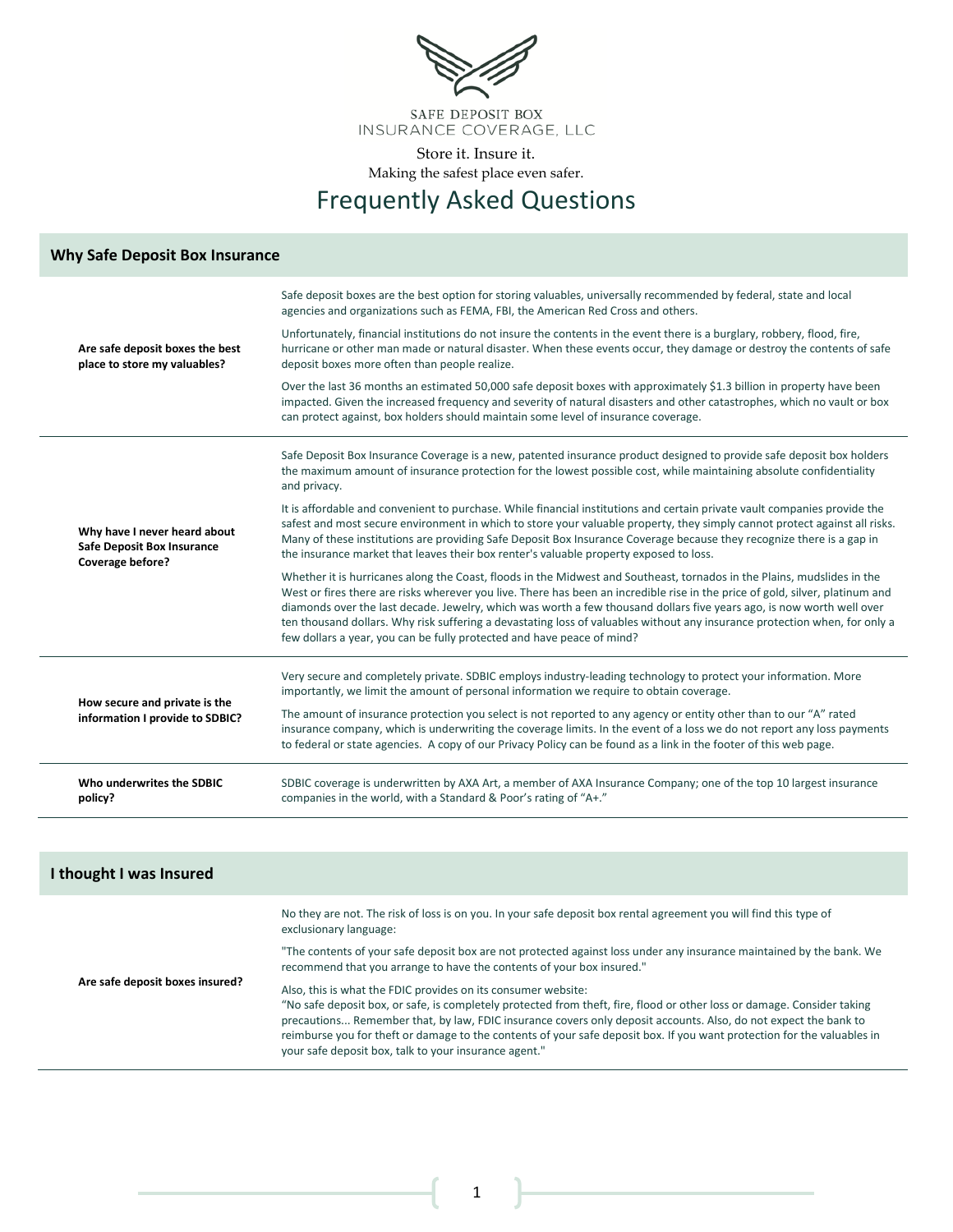

## Frequently Asked Questions

#### **I thought I was Insured**

**What about my homeowner's policy—Doesn't this cover me?** Partially or not at all. There are significant limits on the amounts of coverage limits that are available for property typically stored in a safe deposit box (usually about \$1,500) and numerous types of properties like gold and other precious metals are not covered at all under a homeowner's policy. You also must itemize the property being stored in the box and provide third party appraisals for coverage to be effective. You are also not insured against floods or perhaps even hurricanes under your homeowner's policy. If you use a rider to insure your property, while you may be able to obtain higher limits, all of the other homeowner policy coverage limitations apply. The rate for coverage together with the cost of an appraisal of stored items is typically significantly higher than the cost of purchasing Safe Deposit Box Insurance Coverage. Until SDBIC, the limited coverage available in the market excluded many items, required disclosure of contents and appraisals, and was costly to maintain. **Purchasing Coverage What information is required for me to obtain Safe Deposit Box Insurance Coverage?** You need to know the name and location of your bank, credit union or private vault facility where the safe deposit box is located and the last two digits of your box. You also need to provide your contact information including your date of birth. You do not need a list of the property, appraisals or any other documentation relative to the contents in your safe deposit box. You simply select the coverage amount and pay the corresponding premium and you have protection and peace of mind. **How do I determine the amount of coverage to carry on my safe deposit box?** You should estimate the value of the contents you intend to keep in the safe deposit box at any one time. Keep in mind that the rise in the value of precious metals such as: gold, silver and platinum that are typically used in jewelry and watches have increased dramatically over the last five years causing significant appreciation in the value of those items. If you believe precious metal prices will continue to rise, then you may want to increase your estimate of value. You would not be happy if there was a loss and you have underinsured the contents of your safe deposit box given how affordable coverage is. Remember, there is no deductible so there is no out of pocket cost when a loss occurs. **If I have more than one safe deposit box, do I need to insure each safe deposit box separately?** Yes, you need to obtain a policy for each box. **How much does Safe Deposit Box Insurance Coverage cost?** The cost depends on the coverage limit you select. Just choose your coverage limit and find the corresponding cost in the pricing schedule. It is relatively inexpensive, starting at \$25 annually for \$5,000 of coverage. There are no deductibles so there is no out of pocket cost when a loss does occur. **When does the Safe Deposit Box Insurance Coverage become effective for an online purchase?** Insurance coverage becomes effective once you have completed the online application and payment has been received. You cannot file a claim for a flood or hurricane related loss occurring during the first 14 days from the effective date of the first year of the policy. For renewal policies this limitation does not apply.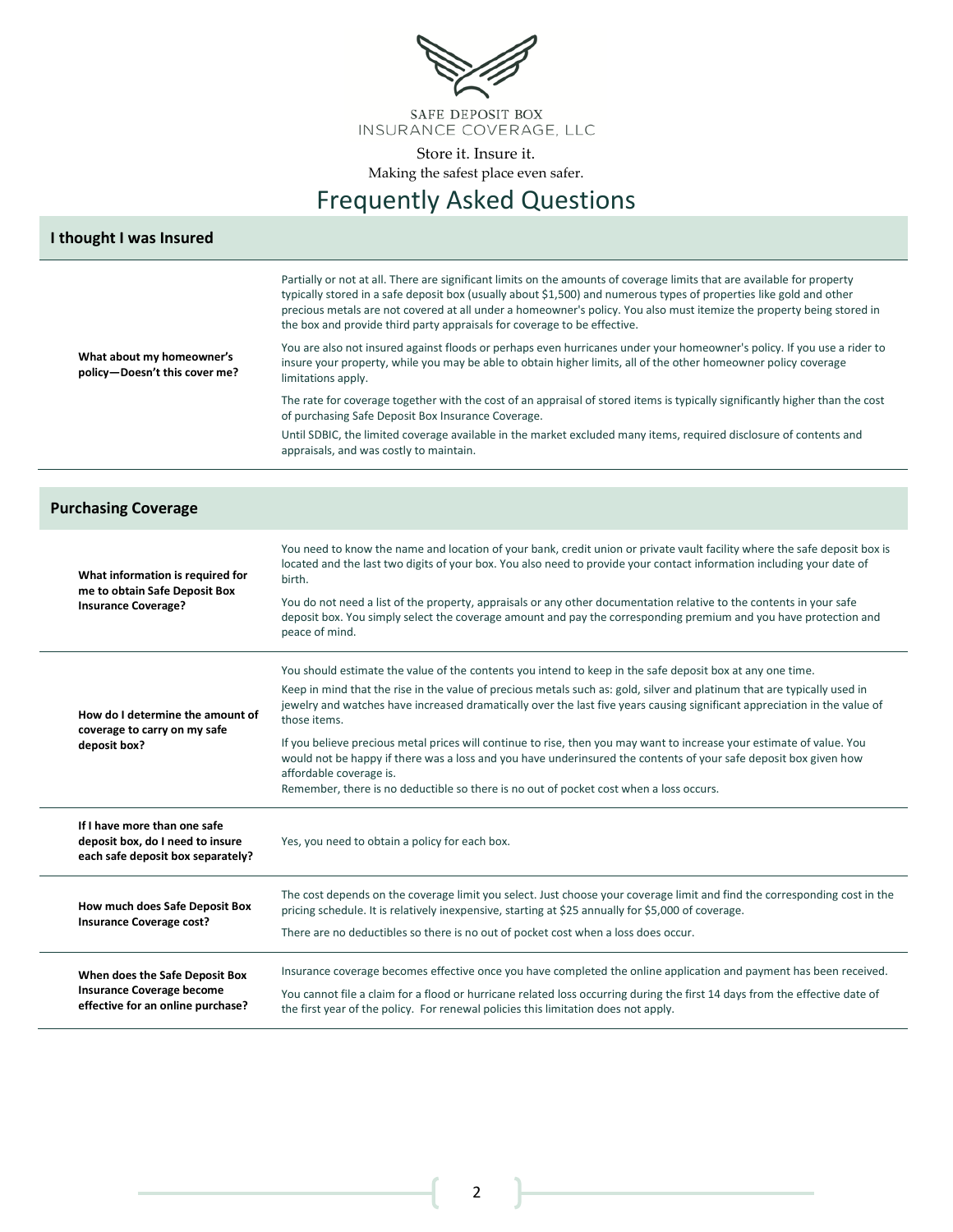

# Frequently Asked Questions

#### **Purchasing Coverage**

| When does the Safe Deposit Box<br>Insurance Coverage become<br>effective for a purchase by mail or<br>fax? | If you prefer to mail or fax a completed application form to SDBIC, processing time is generally 2 business days from the<br>time your written application is received by our office. Insurance coverage becomes effective once we have successfully<br>processed your application and payment has been received.<br>It is important to provide current contact information on applications submitted through regular mail or fax in order for<br>SDBIC to complete the process.<br>Once coverage is in effect, you cannot file a claim for a flood or hurricane related loss occurring during the first 14 days<br>from the effective date of coverage on the initial policy year.                                                                                                                                                  |  |  |  |  |
|------------------------------------------------------------------------------------------------------------|--------------------------------------------------------------------------------------------------------------------------------------------------------------------------------------------------------------------------------------------------------------------------------------------------------------------------------------------------------------------------------------------------------------------------------------------------------------------------------------------------------------------------------------------------------------------------------------------------------------------------------------------------------------------------------------------------------------------------------------------------------------------------------------------------------------------------------------|--|--|--|--|
| <b>What is Covered</b>                                                                                     |                                                                                                                                                                                                                                                                                                                                                                                                                                                                                                                                                                                                                                                                                                                                                                                                                                      |  |  |  |  |
| What property is covered by Safe<br><b>Deposit Box Insurance Coverage?</b>                                 | Anything you can place in a safe deposit box that is legal for you to own or possess is covered.<br>Whether it is gold, silver, other precious metals, diamonds, gold certificates, bank notes, coins, bonds, securities, jewelry,<br>rare books, stamps, historical documents, lithographs, drawings, sports memorabilia, fine art, antiques, firearms or any<br>type of collectable, it is covered subject to the limits purchased.                                                                                                                                                                                                                                                                                                                                                                                                |  |  |  |  |
| What if I have mostly important<br>personal papers in my safe deposit<br>box?                              | Each policy provides \$3,000 of coverage within the limits you select for your important papers.<br>Items such as: titles, wills, deeds, immigration papers, passports, discharge orders or other important documents or<br>personal mementos. This coverage provides discretionary funds to assist you in obtaining or finding replacements for<br>these items.                                                                                                                                                                                                                                                                                                                                                                                                                                                                     |  |  |  |  |
| What events does Safe Deposit<br><b>Box Insurance Coverage insure</b><br>against?                          | Burglary or robbery, fire, explosion, earthquake, mudslide, flood, tsunami, tidal wave, terrorist attack, hurricane,<br>tornado, landslide, water or sewerage from the plumbing or sprinkler system and any other man made or natural<br>disasters.                                                                                                                                                                                                                                                                                                                                                                                                                                                                                                                                                                                  |  |  |  |  |
| <b>When Loss Occurs</b>                                                                                    |                                                                                                                                                                                                                                                                                                                                                                                                                                                                                                                                                                                                                                                                                                                                                                                                                                      |  |  |  |  |
| What if I go to my safe deposit box<br>and some of my property is<br>missing?                              | Immediately report the missing item to your bank or credit union. If there is evidence of a forcible robbery or burglary of<br>the vault and your individual safe deposit box, the loss will be covered (even if the robbery or burglary was assisted by a<br>bank employee).<br>If the property in the safe deposit box was removed by your bank or credit union, was legally seized by a government<br>agency or taken pursuant to a court order, coverage does not apply. If there is no evidence of forcible entry in to your<br>safe deposit box and it appears there was some unauthorized access to the safe deposit box, coverage does not apply. If<br>there is no explanation for the missing property, coverage does not apply.                                                                                           |  |  |  |  |
| What should I do if a covered loss<br>has occurred that involves my safe<br>deposit box?                   | Do not remove any property from the safe deposit box until directed by your financial institution or an authorized<br>representative of SDBIC. Immediately notify SDBIC of your covered loss at 224-227-6181. A claim representative may ask<br>to accompany you when opening the safe deposit box to record the damage or loss to your property.                                                                                                                                                                                                                                                                                                                                                                                                                                                                                    |  |  |  |  |
| How does SDBIC determine the<br>amount of my covered loss<br>following an insured event?                   | In the event of a covered loss, you will be asked to submit a proof of loss statement setting forth the amount of the loss<br>(Claim Form).<br>You will be paid the lesser of the full coverage limit that was in place at the time of the covered loss or the cost of<br>repairing or replacing the damaged contents in the safe deposit box. If you are paid the full coverage limit for the<br>contents in the safe deposit box, the damaged property becomes the property of SDBIC and its insurance carrier. Should<br>you desire to keep remaining damaged contents in the safe deposit box, SDBIC will provide you with the estimated<br>salvage value of the property that you wish to retain. You will be able to maintain possession of your contents and<br>receive reimbursement less any salvage value of the property. |  |  |  |  |